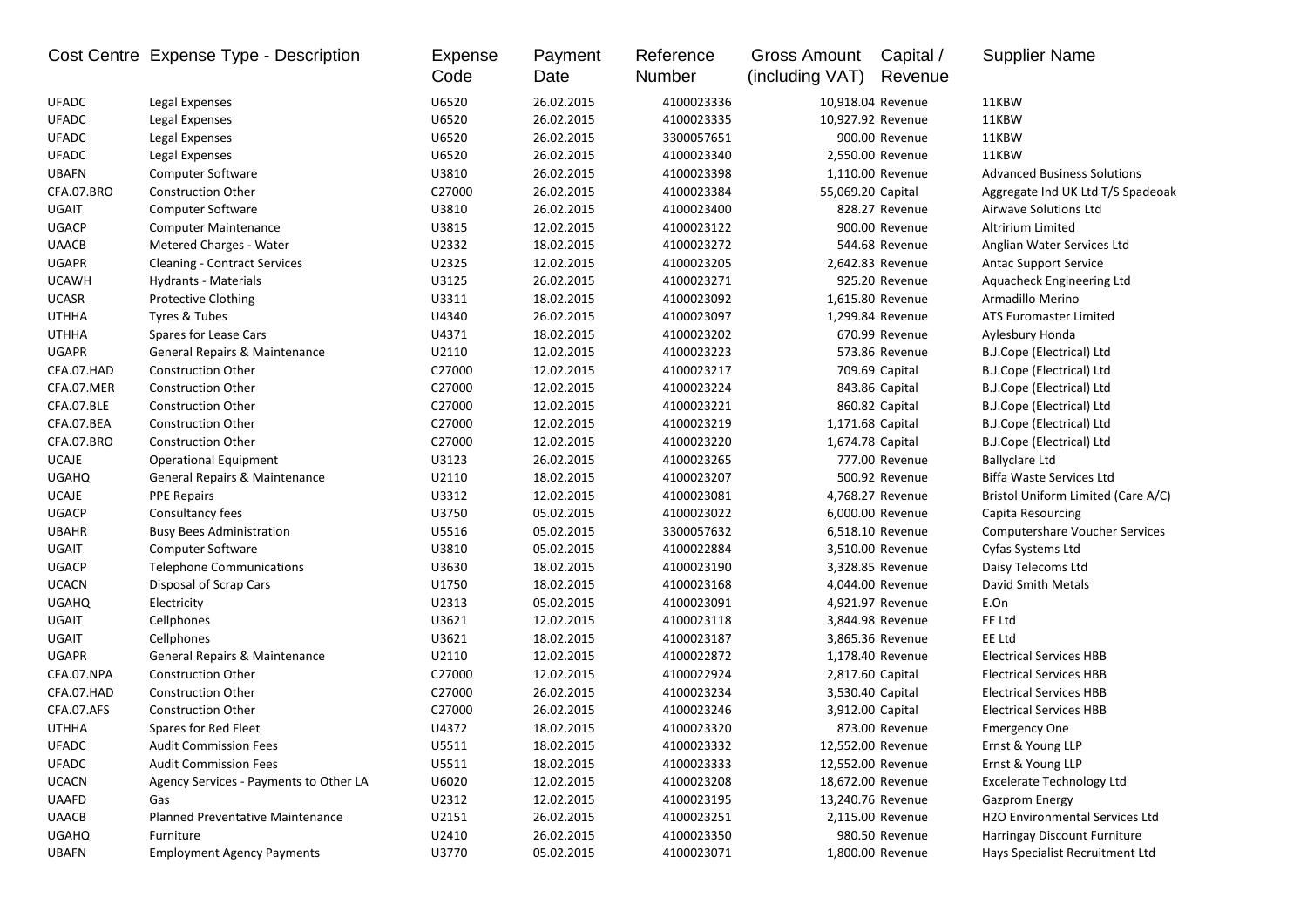| U3770<br><b>UBAFN</b><br>26.02.2015<br>4100023346<br>1,800.00 Revenue<br><b>Employment Agency Payments</b><br>Hays Specialist Recruitment Ltd<br><b>UBAFN</b><br><b>Employment Agency Payments</b><br>U3770<br>26.02.2015<br>4100023347<br>1.800.00 Revenue<br>Hays Specialist Recruitment Ltd<br><b>UBAFN</b><br><b>Employment Agency Payments</b><br>U3770<br>26.02.2015<br>4100023419<br>1,800.00 Revenue<br>Hays Specialist Recruitment Ltd<br><b>UBAOT</b><br>U3123<br>05.02.2015<br>4100022931<br>840.00 Revenue<br><b>Heightlist Safety Ltd</b><br><b>Operational Equipment</b><br>UGAAS<br>U3539<br>12.02.2015<br>4100023167<br>Hub Professional Services Ltd<br><b>Property Management Consultant</b><br>1,200.00 Revenue<br><b>UAADG</b><br>18.02.2015<br>Ikea Ltd<br>Office & Other General Equipment<br>U3140<br>4100023113<br>550.00 Revenue<br><b>UCAJE</b><br>U3124<br>26.02.2015<br>4100023363<br>595.20 Revenue<br><b>Breathing Apparatus</b><br>Impact Sign Solutions Ltd<br><b>UGACP</b><br>Computer Software<br>U3810<br>05.02.2015<br>4100022882<br>15,828.00 Revenue<br>Inphase Limited<br>Purchase of Software<br>CFA.15.KIS<br>C14000<br>19,710.00 Capital<br>26.02.2015<br>4100023124<br>Inphase Limited<br><b>UCMCP</b><br><b>Computer Software</b><br>U3810<br>18.02.2015<br>8,290.54 Revenue<br>4100023193<br>Insight Direct (UK) Ltd<br><b>UGAPR</b><br>General Repairs & Maintenance<br>U2110<br>05.02.2015<br>1,744.80 Revenue<br>4100023043<br><b>Instant Doors</b><br>UGAFL<br>U3750<br>1,852.80 Revenue<br>Consultancy fees<br>12.02.2015<br>4100023126<br>Intelligent Data Systems<br>UGAFL<br><b>Operational Leased Vehicles</b><br>U4500<br>26.02.2015<br>2,696.69 Revenue<br>4100023413<br>JCB Finance (Leasing) Ltd<br><b>UFADC</b><br><b>Statutory Publication Costs</b><br>U5517<br>12.02.2015<br>4100023236<br>658.37 Revenue<br>Johnston Publishing Ltd<br><b>UCAJE</b><br><b>Protective Clothing</b><br>U3311<br>05.02.2015<br>4100022738<br>2,708.40 Revenue<br>Jolly Safety Equipment Ltd<br><b>UGACP</b><br><b>Computer Software</b><br>U3810<br>05.02.2015<br>4100022885<br>1,350.00 Revenue<br>KB Tech Ltd<br><b>UGAPR</b><br>General Repairs & Maintenance<br>U2110<br>05.02.2015<br>4100023094<br>882.60 Revenue<br>Kee Services Ltd<br><b>UFAHQ</b><br>Subs To Professional & National Bodies<br>U6110<br>05.02.2015<br>4100023073<br>12,000.00 Revenue<br>Kent Fire & Rescue Service<br>U2110<br>12.02.2015<br>4100023139<br><b>UBAGH</b><br><b>General Repairs &amp; Maintenance</b><br>1,258.39 Revenue<br>Kidde Fire Trainers GMBH<br>CFA.09.FIT<br>C18000<br>05.02.2015<br>4100022977<br>942.00 Capital<br>Purchase of Computer Hardware<br>Koris Ltd<br><b>UGACP</b><br><b>Telephone Communications</b><br>U3630<br>26.02.2015<br>2,904.00 Revenue<br>Koris Ltd<br>4100023192<br>UGAFL<br>U4219<br>18.02.2015<br>4100023331<br>4,926.38 Revenue<br>Car Leasing<br>Lex Autolease Ltd<br><b>UFAMA</b><br>U6710<br>12.02.2015<br>4100023226<br>708.00 Revenue<br><b>Other Expenses</b><br>Luton Borough Council<br><b>UAACG</b><br>U3140<br>12.02.2015<br>4100023165<br>1,420.91 Revenue<br>Lyreco UK Limited<br>Office & Other General Equipment<br>U3270<br>26.02.2015<br>4100023266<br>602.64 Revenue<br><b>UBAOT</b><br><b>Course Catering Costs</b><br><b>Macintyre Catering</b><br><b>UBAOT</b><br><b>Course Catering Costs</b><br>U3270<br>26.02.2015<br>4100023267<br>945.18 Revenue<br><b>Macintyre Catering</b><br><b>Manton Office Solutions</b><br><b>UGAPR</b><br>Furniture<br>U2410<br>05.02.2015<br>4100023112<br>988.03 Revenue<br><b>UFAHQ</b><br>U6710<br>12.02.2015<br>4100023077<br>637.80 Revenue<br>Other Expenses<br>Military Marketing International<br>CFA.09.FIT<br>Purchase of Computer Hardware<br>C18000<br>18.02.2015<br>4100023189<br>737.28 Capital<br>Misco<br>CFA.09.FIT<br>Purchase of Computer Hardware<br>C18000<br>12.02.2015<br>4100023119<br>1,619.66 Capital<br>Misco<br>CFA.09.FIT<br>C18000<br>Purchase of Computer Hardware<br>12.02.2015<br>4100022960<br>2,017.00 Capital<br>Misco<br>CFA.09.FIT<br>Purchase of Computer Hardware<br>C18000<br>12.02.2015<br>4100023032<br>4,071.04 Capital<br>Misco<br><b>UGACP</b><br>U3750<br>1,800.00 Revenue<br>Consultancy fees<br>05.02.2015<br>4100022890<br>Modis International Ltd<br><b>UGACP</b><br><b>Employment Agency Payments</b><br>U3770<br>26.02.2015<br>4100023351<br>1,800.00 Revenue<br>Modis International Ltd<br><b>UGACP</b><br>U3770<br>1,800.00 Revenue<br><b>Employment Agency Payments</b><br>26.02.2015<br>4100023352<br>Modis International Ltd<br><b>UCAJE</b><br><b>Protective Clothing</b><br>U3311<br>18.02.2015<br>4100023030<br>1,098.00 Revenue<br>MSA (Britain) Ltd<br><b>UAACB</b><br>Planned Preventative Maintenance<br>U2151<br>12.02.2015<br>4100023191<br>852.00 Revenue<br>P French<br>UGAFF<br>Diesel Oil - Gas Oil<br>U4320<br>05.02.2015<br>4100023107<br>977.88 Revenue<br>Pace Fuelcare Ltd<br>UGAPR<br>General Repairs & Maintenance<br>U2110<br>05.02.2015<br>4100023095<br>540.00 Revenue<br>Pagnell Property Maintenance Ltd<br><b>UBAHR</b><br>Occupational Health Nurse Sessions<br>U1770<br>18.02.2015<br>4100023186<br>579.60 Revenue<br>People Asset Management Ltd<br>UBASD<br><b>Staff Training Fees</b><br>U1722<br>26.02.2015<br>4100023393<br>8,940.42 Revenue<br>Premier Cru Ltd<br><b>UBAHR</b><br><b>Printing Stationery</b><br>U5110<br>26.02.2015<br>4100023088<br>613.92 Revenue<br>Prolog Print Media Ltd<br>1,740.00 Revenue |              | Cost Centre Expense Type - Description | Expense<br>Code | Payment<br>Date | Reference<br>Number | <b>Gross Amount</b><br>(including VAT) | Capital /<br>Revenue | <b>Supplier Name</b>   |
|--------------------------------------------------------------------------------------------------------------------------------------------------------------------------------------------------------------------------------------------------------------------------------------------------------------------------------------------------------------------------------------------------------------------------------------------------------------------------------------------------------------------------------------------------------------------------------------------------------------------------------------------------------------------------------------------------------------------------------------------------------------------------------------------------------------------------------------------------------------------------------------------------------------------------------------------------------------------------------------------------------------------------------------------------------------------------------------------------------------------------------------------------------------------------------------------------------------------------------------------------------------------------------------------------------------------------------------------------------------------------------------------------------------------------------------------------------------------------------------------------------------------------------------------------------------------------------------------------------------------------------------------------------------------------------------------------------------------------------------------------------------------------------------------------------------------------------------------------------------------------------------------------------------------------------------------------------------------------------------------------------------------------------------------------------------------------------------------------------------------------------------------------------------------------------------------------------------------------------------------------------------------------------------------------------------------------------------------------------------------------------------------------------------------------------------------------------------------------------------------------------------------------------------------------------------------------------------------------------------------------------------------------------------------------------------------------------------------------------------------------------------------------------------------------------------------------------------------------------------------------------------------------------------------------------------------------------------------------------------------------------------------------------------------------------------------------------------------------------------------------------------------------------------------------------------------------------------------------------------------------------------------------------------------------------------------------------------------------------------------------------------------------------------------------------------------------------------------------------------------------------------------------------------------------------------------------------------------------------------------------------------------------------------------------------------------------------------------------------------------------------------------------------------------------------------------------------------------------------------------------------------------------------------------------------------------------------------------------------------------------------------------------------------------------------------------------------------------------------------------------------------------------------------------------------------------------------------------------------------------------------------------------------------------------------------------------------------------------------------------------------------------------------------------------------------------------------------------------------------------------------------------------------------------------------------------------------------------------------------------------------------------------------------------------------------------------------------------------------------------------------------------------------------------------------------------------------------------------------------------------------------------------------------------------------------------------------------------------------------------------------------------------------------------------------------------------------------------------------------------------------------------------------------------------------------------------------------------------------------------------------------------------------------------------------------------------------------------------------------------------------------------------------------------------------------------------------------------------------------------------------------------------------------------|--------------|----------------------------------------|-----------------|-----------------|---------------------|----------------------------------------|----------------------|------------------------|
|                                                                                                                                                                                                                                                                                                                                                                                                                                                                                                                                                                                                                                                                                                                                                                                                                                                                                                                                                                                                                                                                                                                                                                                                                                                                                                                                                                                                                                                                                                                                                                                                                                                                                                                                                                                                                                                                                                                                                                                                                                                                                                                                                                                                                                                                                                                                                                                                                                                                                                                                                                                                                                                                                                                                                                                                                                                                                                                                                                                                                                                                                                                                                                                                                                                                                                                                                                                                                                                                                                                                                                                                                                                                                                                                                                                                                                                                                                                                                                                                                                                                                                                                                                                                                                                                                                                                                                                                                                                                                                                                                                                                                                                                                                                                                                                                                                                                                                                                                                                                                                                                                                                                                                                                                                                                                                                                                                                                                                                                                                                                            |              |                                        |                 |                 |                     |                                        |                      |                        |
|                                                                                                                                                                                                                                                                                                                                                                                                                                                                                                                                                                                                                                                                                                                                                                                                                                                                                                                                                                                                                                                                                                                                                                                                                                                                                                                                                                                                                                                                                                                                                                                                                                                                                                                                                                                                                                                                                                                                                                                                                                                                                                                                                                                                                                                                                                                                                                                                                                                                                                                                                                                                                                                                                                                                                                                                                                                                                                                                                                                                                                                                                                                                                                                                                                                                                                                                                                                                                                                                                                                                                                                                                                                                                                                                                                                                                                                                                                                                                                                                                                                                                                                                                                                                                                                                                                                                                                                                                                                                                                                                                                                                                                                                                                                                                                                                                                                                                                                                                                                                                                                                                                                                                                                                                                                                                                                                                                                                                                                                                                                                            |              |                                        |                 |                 |                     |                                        |                      |                        |
|                                                                                                                                                                                                                                                                                                                                                                                                                                                                                                                                                                                                                                                                                                                                                                                                                                                                                                                                                                                                                                                                                                                                                                                                                                                                                                                                                                                                                                                                                                                                                                                                                                                                                                                                                                                                                                                                                                                                                                                                                                                                                                                                                                                                                                                                                                                                                                                                                                                                                                                                                                                                                                                                                                                                                                                                                                                                                                                                                                                                                                                                                                                                                                                                                                                                                                                                                                                                                                                                                                                                                                                                                                                                                                                                                                                                                                                                                                                                                                                                                                                                                                                                                                                                                                                                                                                                                                                                                                                                                                                                                                                                                                                                                                                                                                                                                                                                                                                                                                                                                                                                                                                                                                                                                                                                                                                                                                                                                                                                                                                                            |              |                                        |                 |                 |                     |                                        |                      |                        |
|                                                                                                                                                                                                                                                                                                                                                                                                                                                                                                                                                                                                                                                                                                                                                                                                                                                                                                                                                                                                                                                                                                                                                                                                                                                                                                                                                                                                                                                                                                                                                                                                                                                                                                                                                                                                                                                                                                                                                                                                                                                                                                                                                                                                                                                                                                                                                                                                                                                                                                                                                                                                                                                                                                                                                                                                                                                                                                                                                                                                                                                                                                                                                                                                                                                                                                                                                                                                                                                                                                                                                                                                                                                                                                                                                                                                                                                                                                                                                                                                                                                                                                                                                                                                                                                                                                                                                                                                                                                                                                                                                                                                                                                                                                                                                                                                                                                                                                                                                                                                                                                                                                                                                                                                                                                                                                                                                                                                                                                                                                                                            |              |                                        |                 |                 |                     |                                        |                      |                        |
|                                                                                                                                                                                                                                                                                                                                                                                                                                                                                                                                                                                                                                                                                                                                                                                                                                                                                                                                                                                                                                                                                                                                                                                                                                                                                                                                                                                                                                                                                                                                                                                                                                                                                                                                                                                                                                                                                                                                                                                                                                                                                                                                                                                                                                                                                                                                                                                                                                                                                                                                                                                                                                                                                                                                                                                                                                                                                                                                                                                                                                                                                                                                                                                                                                                                                                                                                                                                                                                                                                                                                                                                                                                                                                                                                                                                                                                                                                                                                                                                                                                                                                                                                                                                                                                                                                                                                                                                                                                                                                                                                                                                                                                                                                                                                                                                                                                                                                                                                                                                                                                                                                                                                                                                                                                                                                                                                                                                                                                                                                                                            |              |                                        |                 |                 |                     |                                        |                      |                        |
|                                                                                                                                                                                                                                                                                                                                                                                                                                                                                                                                                                                                                                                                                                                                                                                                                                                                                                                                                                                                                                                                                                                                                                                                                                                                                                                                                                                                                                                                                                                                                                                                                                                                                                                                                                                                                                                                                                                                                                                                                                                                                                                                                                                                                                                                                                                                                                                                                                                                                                                                                                                                                                                                                                                                                                                                                                                                                                                                                                                                                                                                                                                                                                                                                                                                                                                                                                                                                                                                                                                                                                                                                                                                                                                                                                                                                                                                                                                                                                                                                                                                                                                                                                                                                                                                                                                                                                                                                                                                                                                                                                                                                                                                                                                                                                                                                                                                                                                                                                                                                                                                                                                                                                                                                                                                                                                                                                                                                                                                                                                                            |              |                                        |                 |                 |                     |                                        |                      |                        |
|                                                                                                                                                                                                                                                                                                                                                                                                                                                                                                                                                                                                                                                                                                                                                                                                                                                                                                                                                                                                                                                                                                                                                                                                                                                                                                                                                                                                                                                                                                                                                                                                                                                                                                                                                                                                                                                                                                                                                                                                                                                                                                                                                                                                                                                                                                                                                                                                                                                                                                                                                                                                                                                                                                                                                                                                                                                                                                                                                                                                                                                                                                                                                                                                                                                                                                                                                                                                                                                                                                                                                                                                                                                                                                                                                                                                                                                                                                                                                                                                                                                                                                                                                                                                                                                                                                                                                                                                                                                                                                                                                                                                                                                                                                                                                                                                                                                                                                                                                                                                                                                                                                                                                                                                                                                                                                                                                                                                                                                                                                                                            |              |                                        |                 |                 |                     |                                        |                      |                        |
|                                                                                                                                                                                                                                                                                                                                                                                                                                                                                                                                                                                                                                                                                                                                                                                                                                                                                                                                                                                                                                                                                                                                                                                                                                                                                                                                                                                                                                                                                                                                                                                                                                                                                                                                                                                                                                                                                                                                                                                                                                                                                                                                                                                                                                                                                                                                                                                                                                                                                                                                                                                                                                                                                                                                                                                                                                                                                                                                                                                                                                                                                                                                                                                                                                                                                                                                                                                                                                                                                                                                                                                                                                                                                                                                                                                                                                                                                                                                                                                                                                                                                                                                                                                                                                                                                                                                                                                                                                                                                                                                                                                                                                                                                                                                                                                                                                                                                                                                                                                                                                                                                                                                                                                                                                                                                                                                                                                                                                                                                                                                            |              |                                        |                 |                 |                     |                                        |                      |                        |
|                                                                                                                                                                                                                                                                                                                                                                                                                                                                                                                                                                                                                                                                                                                                                                                                                                                                                                                                                                                                                                                                                                                                                                                                                                                                                                                                                                                                                                                                                                                                                                                                                                                                                                                                                                                                                                                                                                                                                                                                                                                                                                                                                                                                                                                                                                                                                                                                                                                                                                                                                                                                                                                                                                                                                                                                                                                                                                                                                                                                                                                                                                                                                                                                                                                                                                                                                                                                                                                                                                                                                                                                                                                                                                                                                                                                                                                                                                                                                                                                                                                                                                                                                                                                                                                                                                                                                                                                                                                                                                                                                                                                                                                                                                                                                                                                                                                                                                                                                                                                                                                                                                                                                                                                                                                                                                                                                                                                                                                                                                                                            |              |                                        |                 |                 |                     |                                        |                      |                        |
|                                                                                                                                                                                                                                                                                                                                                                                                                                                                                                                                                                                                                                                                                                                                                                                                                                                                                                                                                                                                                                                                                                                                                                                                                                                                                                                                                                                                                                                                                                                                                                                                                                                                                                                                                                                                                                                                                                                                                                                                                                                                                                                                                                                                                                                                                                                                                                                                                                                                                                                                                                                                                                                                                                                                                                                                                                                                                                                                                                                                                                                                                                                                                                                                                                                                                                                                                                                                                                                                                                                                                                                                                                                                                                                                                                                                                                                                                                                                                                                                                                                                                                                                                                                                                                                                                                                                                                                                                                                                                                                                                                                                                                                                                                                                                                                                                                                                                                                                                                                                                                                                                                                                                                                                                                                                                                                                                                                                                                                                                                                                            |              |                                        |                 |                 |                     |                                        |                      |                        |
|                                                                                                                                                                                                                                                                                                                                                                                                                                                                                                                                                                                                                                                                                                                                                                                                                                                                                                                                                                                                                                                                                                                                                                                                                                                                                                                                                                                                                                                                                                                                                                                                                                                                                                                                                                                                                                                                                                                                                                                                                                                                                                                                                                                                                                                                                                                                                                                                                                                                                                                                                                                                                                                                                                                                                                                                                                                                                                                                                                                                                                                                                                                                                                                                                                                                                                                                                                                                                                                                                                                                                                                                                                                                                                                                                                                                                                                                                                                                                                                                                                                                                                                                                                                                                                                                                                                                                                                                                                                                                                                                                                                                                                                                                                                                                                                                                                                                                                                                                                                                                                                                                                                                                                                                                                                                                                                                                                                                                                                                                                                                            |              |                                        |                 |                 |                     |                                        |                      |                        |
|                                                                                                                                                                                                                                                                                                                                                                                                                                                                                                                                                                                                                                                                                                                                                                                                                                                                                                                                                                                                                                                                                                                                                                                                                                                                                                                                                                                                                                                                                                                                                                                                                                                                                                                                                                                                                                                                                                                                                                                                                                                                                                                                                                                                                                                                                                                                                                                                                                                                                                                                                                                                                                                                                                                                                                                                                                                                                                                                                                                                                                                                                                                                                                                                                                                                                                                                                                                                                                                                                                                                                                                                                                                                                                                                                                                                                                                                                                                                                                                                                                                                                                                                                                                                                                                                                                                                                                                                                                                                                                                                                                                                                                                                                                                                                                                                                                                                                                                                                                                                                                                                                                                                                                                                                                                                                                                                                                                                                                                                                                                                            |              |                                        |                 |                 |                     |                                        |                      |                        |
|                                                                                                                                                                                                                                                                                                                                                                                                                                                                                                                                                                                                                                                                                                                                                                                                                                                                                                                                                                                                                                                                                                                                                                                                                                                                                                                                                                                                                                                                                                                                                                                                                                                                                                                                                                                                                                                                                                                                                                                                                                                                                                                                                                                                                                                                                                                                                                                                                                                                                                                                                                                                                                                                                                                                                                                                                                                                                                                                                                                                                                                                                                                                                                                                                                                                                                                                                                                                                                                                                                                                                                                                                                                                                                                                                                                                                                                                                                                                                                                                                                                                                                                                                                                                                                                                                                                                                                                                                                                                                                                                                                                                                                                                                                                                                                                                                                                                                                                                                                                                                                                                                                                                                                                                                                                                                                                                                                                                                                                                                                                                            |              |                                        |                 |                 |                     |                                        |                      |                        |
|                                                                                                                                                                                                                                                                                                                                                                                                                                                                                                                                                                                                                                                                                                                                                                                                                                                                                                                                                                                                                                                                                                                                                                                                                                                                                                                                                                                                                                                                                                                                                                                                                                                                                                                                                                                                                                                                                                                                                                                                                                                                                                                                                                                                                                                                                                                                                                                                                                                                                                                                                                                                                                                                                                                                                                                                                                                                                                                                                                                                                                                                                                                                                                                                                                                                                                                                                                                                                                                                                                                                                                                                                                                                                                                                                                                                                                                                                                                                                                                                                                                                                                                                                                                                                                                                                                                                                                                                                                                                                                                                                                                                                                                                                                                                                                                                                                                                                                                                                                                                                                                                                                                                                                                                                                                                                                                                                                                                                                                                                                                                            |              |                                        |                 |                 |                     |                                        |                      |                        |
|                                                                                                                                                                                                                                                                                                                                                                                                                                                                                                                                                                                                                                                                                                                                                                                                                                                                                                                                                                                                                                                                                                                                                                                                                                                                                                                                                                                                                                                                                                                                                                                                                                                                                                                                                                                                                                                                                                                                                                                                                                                                                                                                                                                                                                                                                                                                                                                                                                                                                                                                                                                                                                                                                                                                                                                                                                                                                                                                                                                                                                                                                                                                                                                                                                                                                                                                                                                                                                                                                                                                                                                                                                                                                                                                                                                                                                                                                                                                                                                                                                                                                                                                                                                                                                                                                                                                                                                                                                                                                                                                                                                                                                                                                                                                                                                                                                                                                                                                                                                                                                                                                                                                                                                                                                                                                                                                                                                                                                                                                                                                            |              |                                        |                 |                 |                     |                                        |                      |                        |
|                                                                                                                                                                                                                                                                                                                                                                                                                                                                                                                                                                                                                                                                                                                                                                                                                                                                                                                                                                                                                                                                                                                                                                                                                                                                                                                                                                                                                                                                                                                                                                                                                                                                                                                                                                                                                                                                                                                                                                                                                                                                                                                                                                                                                                                                                                                                                                                                                                                                                                                                                                                                                                                                                                                                                                                                                                                                                                                                                                                                                                                                                                                                                                                                                                                                                                                                                                                                                                                                                                                                                                                                                                                                                                                                                                                                                                                                                                                                                                                                                                                                                                                                                                                                                                                                                                                                                                                                                                                                                                                                                                                                                                                                                                                                                                                                                                                                                                                                                                                                                                                                                                                                                                                                                                                                                                                                                                                                                                                                                                                                            |              |                                        |                 |                 |                     |                                        |                      |                        |
|                                                                                                                                                                                                                                                                                                                                                                                                                                                                                                                                                                                                                                                                                                                                                                                                                                                                                                                                                                                                                                                                                                                                                                                                                                                                                                                                                                                                                                                                                                                                                                                                                                                                                                                                                                                                                                                                                                                                                                                                                                                                                                                                                                                                                                                                                                                                                                                                                                                                                                                                                                                                                                                                                                                                                                                                                                                                                                                                                                                                                                                                                                                                                                                                                                                                                                                                                                                                                                                                                                                                                                                                                                                                                                                                                                                                                                                                                                                                                                                                                                                                                                                                                                                                                                                                                                                                                                                                                                                                                                                                                                                                                                                                                                                                                                                                                                                                                                                                                                                                                                                                                                                                                                                                                                                                                                                                                                                                                                                                                                                                            |              |                                        |                 |                 |                     |                                        |                      |                        |
|                                                                                                                                                                                                                                                                                                                                                                                                                                                                                                                                                                                                                                                                                                                                                                                                                                                                                                                                                                                                                                                                                                                                                                                                                                                                                                                                                                                                                                                                                                                                                                                                                                                                                                                                                                                                                                                                                                                                                                                                                                                                                                                                                                                                                                                                                                                                                                                                                                                                                                                                                                                                                                                                                                                                                                                                                                                                                                                                                                                                                                                                                                                                                                                                                                                                                                                                                                                                                                                                                                                                                                                                                                                                                                                                                                                                                                                                                                                                                                                                                                                                                                                                                                                                                                                                                                                                                                                                                                                                                                                                                                                                                                                                                                                                                                                                                                                                                                                                                                                                                                                                                                                                                                                                                                                                                                                                                                                                                                                                                                                                            |              |                                        |                 |                 |                     |                                        |                      |                        |
|                                                                                                                                                                                                                                                                                                                                                                                                                                                                                                                                                                                                                                                                                                                                                                                                                                                                                                                                                                                                                                                                                                                                                                                                                                                                                                                                                                                                                                                                                                                                                                                                                                                                                                                                                                                                                                                                                                                                                                                                                                                                                                                                                                                                                                                                                                                                                                                                                                                                                                                                                                                                                                                                                                                                                                                                                                                                                                                                                                                                                                                                                                                                                                                                                                                                                                                                                                                                                                                                                                                                                                                                                                                                                                                                                                                                                                                                                                                                                                                                                                                                                                                                                                                                                                                                                                                                                                                                                                                                                                                                                                                                                                                                                                                                                                                                                                                                                                                                                                                                                                                                                                                                                                                                                                                                                                                                                                                                                                                                                                                                            |              |                                        |                 |                 |                     |                                        |                      |                        |
|                                                                                                                                                                                                                                                                                                                                                                                                                                                                                                                                                                                                                                                                                                                                                                                                                                                                                                                                                                                                                                                                                                                                                                                                                                                                                                                                                                                                                                                                                                                                                                                                                                                                                                                                                                                                                                                                                                                                                                                                                                                                                                                                                                                                                                                                                                                                                                                                                                                                                                                                                                                                                                                                                                                                                                                                                                                                                                                                                                                                                                                                                                                                                                                                                                                                                                                                                                                                                                                                                                                                                                                                                                                                                                                                                                                                                                                                                                                                                                                                                                                                                                                                                                                                                                                                                                                                                                                                                                                                                                                                                                                                                                                                                                                                                                                                                                                                                                                                                                                                                                                                                                                                                                                                                                                                                                                                                                                                                                                                                                                                            |              |                                        |                 |                 |                     |                                        |                      |                        |
|                                                                                                                                                                                                                                                                                                                                                                                                                                                                                                                                                                                                                                                                                                                                                                                                                                                                                                                                                                                                                                                                                                                                                                                                                                                                                                                                                                                                                                                                                                                                                                                                                                                                                                                                                                                                                                                                                                                                                                                                                                                                                                                                                                                                                                                                                                                                                                                                                                                                                                                                                                                                                                                                                                                                                                                                                                                                                                                                                                                                                                                                                                                                                                                                                                                                                                                                                                                                                                                                                                                                                                                                                                                                                                                                                                                                                                                                                                                                                                                                                                                                                                                                                                                                                                                                                                                                                                                                                                                                                                                                                                                                                                                                                                                                                                                                                                                                                                                                                                                                                                                                                                                                                                                                                                                                                                                                                                                                                                                                                                                                            |              |                                        |                 |                 |                     |                                        |                      |                        |
|                                                                                                                                                                                                                                                                                                                                                                                                                                                                                                                                                                                                                                                                                                                                                                                                                                                                                                                                                                                                                                                                                                                                                                                                                                                                                                                                                                                                                                                                                                                                                                                                                                                                                                                                                                                                                                                                                                                                                                                                                                                                                                                                                                                                                                                                                                                                                                                                                                                                                                                                                                                                                                                                                                                                                                                                                                                                                                                                                                                                                                                                                                                                                                                                                                                                                                                                                                                                                                                                                                                                                                                                                                                                                                                                                                                                                                                                                                                                                                                                                                                                                                                                                                                                                                                                                                                                                                                                                                                                                                                                                                                                                                                                                                                                                                                                                                                                                                                                                                                                                                                                                                                                                                                                                                                                                                                                                                                                                                                                                                                                            |              |                                        |                 |                 |                     |                                        |                      |                        |
|                                                                                                                                                                                                                                                                                                                                                                                                                                                                                                                                                                                                                                                                                                                                                                                                                                                                                                                                                                                                                                                                                                                                                                                                                                                                                                                                                                                                                                                                                                                                                                                                                                                                                                                                                                                                                                                                                                                                                                                                                                                                                                                                                                                                                                                                                                                                                                                                                                                                                                                                                                                                                                                                                                                                                                                                                                                                                                                                                                                                                                                                                                                                                                                                                                                                                                                                                                                                                                                                                                                                                                                                                                                                                                                                                                                                                                                                                                                                                                                                                                                                                                                                                                                                                                                                                                                                                                                                                                                                                                                                                                                                                                                                                                                                                                                                                                                                                                                                                                                                                                                                                                                                                                                                                                                                                                                                                                                                                                                                                                                                            |              |                                        |                 |                 |                     |                                        |                      |                        |
|                                                                                                                                                                                                                                                                                                                                                                                                                                                                                                                                                                                                                                                                                                                                                                                                                                                                                                                                                                                                                                                                                                                                                                                                                                                                                                                                                                                                                                                                                                                                                                                                                                                                                                                                                                                                                                                                                                                                                                                                                                                                                                                                                                                                                                                                                                                                                                                                                                                                                                                                                                                                                                                                                                                                                                                                                                                                                                                                                                                                                                                                                                                                                                                                                                                                                                                                                                                                                                                                                                                                                                                                                                                                                                                                                                                                                                                                                                                                                                                                                                                                                                                                                                                                                                                                                                                                                                                                                                                                                                                                                                                                                                                                                                                                                                                                                                                                                                                                                                                                                                                                                                                                                                                                                                                                                                                                                                                                                                                                                                                                            |              |                                        |                 |                 |                     |                                        |                      |                        |
|                                                                                                                                                                                                                                                                                                                                                                                                                                                                                                                                                                                                                                                                                                                                                                                                                                                                                                                                                                                                                                                                                                                                                                                                                                                                                                                                                                                                                                                                                                                                                                                                                                                                                                                                                                                                                                                                                                                                                                                                                                                                                                                                                                                                                                                                                                                                                                                                                                                                                                                                                                                                                                                                                                                                                                                                                                                                                                                                                                                                                                                                                                                                                                                                                                                                                                                                                                                                                                                                                                                                                                                                                                                                                                                                                                                                                                                                                                                                                                                                                                                                                                                                                                                                                                                                                                                                                                                                                                                                                                                                                                                                                                                                                                                                                                                                                                                                                                                                                                                                                                                                                                                                                                                                                                                                                                                                                                                                                                                                                                                                            |              |                                        |                 |                 |                     |                                        |                      |                        |
|                                                                                                                                                                                                                                                                                                                                                                                                                                                                                                                                                                                                                                                                                                                                                                                                                                                                                                                                                                                                                                                                                                                                                                                                                                                                                                                                                                                                                                                                                                                                                                                                                                                                                                                                                                                                                                                                                                                                                                                                                                                                                                                                                                                                                                                                                                                                                                                                                                                                                                                                                                                                                                                                                                                                                                                                                                                                                                                                                                                                                                                                                                                                                                                                                                                                                                                                                                                                                                                                                                                                                                                                                                                                                                                                                                                                                                                                                                                                                                                                                                                                                                                                                                                                                                                                                                                                                                                                                                                                                                                                                                                                                                                                                                                                                                                                                                                                                                                                                                                                                                                                                                                                                                                                                                                                                                                                                                                                                                                                                                                                            |              |                                        |                 |                 |                     |                                        |                      |                        |
|                                                                                                                                                                                                                                                                                                                                                                                                                                                                                                                                                                                                                                                                                                                                                                                                                                                                                                                                                                                                                                                                                                                                                                                                                                                                                                                                                                                                                                                                                                                                                                                                                                                                                                                                                                                                                                                                                                                                                                                                                                                                                                                                                                                                                                                                                                                                                                                                                                                                                                                                                                                                                                                                                                                                                                                                                                                                                                                                                                                                                                                                                                                                                                                                                                                                                                                                                                                                                                                                                                                                                                                                                                                                                                                                                                                                                                                                                                                                                                                                                                                                                                                                                                                                                                                                                                                                                                                                                                                                                                                                                                                                                                                                                                                                                                                                                                                                                                                                                                                                                                                                                                                                                                                                                                                                                                                                                                                                                                                                                                                                            |              |                                        |                 |                 |                     |                                        |                      |                        |
|                                                                                                                                                                                                                                                                                                                                                                                                                                                                                                                                                                                                                                                                                                                                                                                                                                                                                                                                                                                                                                                                                                                                                                                                                                                                                                                                                                                                                                                                                                                                                                                                                                                                                                                                                                                                                                                                                                                                                                                                                                                                                                                                                                                                                                                                                                                                                                                                                                                                                                                                                                                                                                                                                                                                                                                                                                                                                                                                                                                                                                                                                                                                                                                                                                                                                                                                                                                                                                                                                                                                                                                                                                                                                                                                                                                                                                                                                                                                                                                                                                                                                                                                                                                                                                                                                                                                                                                                                                                                                                                                                                                                                                                                                                                                                                                                                                                                                                                                                                                                                                                                                                                                                                                                                                                                                                                                                                                                                                                                                                                                            |              |                                        |                 |                 |                     |                                        |                      |                        |
|                                                                                                                                                                                                                                                                                                                                                                                                                                                                                                                                                                                                                                                                                                                                                                                                                                                                                                                                                                                                                                                                                                                                                                                                                                                                                                                                                                                                                                                                                                                                                                                                                                                                                                                                                                                                                                                                                                                                                                                                                                                                                                                                                                                                                                                                                                                                                                                                                                                                                                                                                                                                                                                                                                                                                                                                                                                                                                                                                                                                                                                                                                                                                                                                                                                                                                                                                                                                                                                                                                                                                                                                                                                                                                                                                                                                                                                                                                                                                                                                                                                                                                                                                                                                                                                                                                                                                                                                                                                                                                                                                                                                                                                                                                                                                                                                                                                                                                                                                                                                                                                                                                                                                                                                                                                                                                                                                                                                                                                                                                                                            |              |                                        |                 |                 |                     |                                        |                      |                        |
|                                                                                                                                                                                                                                                                                                                                                                                                                                                                                                                                                                                                                                                                                                                                                                                                                                                                                                                                                                                                                                                                                                                                                                                                                                                                                                                                                                                                                                                                                                                                                                                                                                                                                                                                                                                                                                                                                                                                                                                                                                                                                                                                                                                                                                                                                                                                                                                                                                                                                                                                                                                                                                                                                                                                                                                                                                                                                                                                                                                                                                                                                                                                                                                                                                                                                                                                                                                                                                                                                                                                                                                                                                                                                                                                                                                                                                                                                                                                                                                                                                                                                                                                                                                                                                                                                                                                                                                                                                                                                                                                                                                                                                                                                                                                                                                                                                                                                                                                                                                                                                                                                                                                                                                                                                                                                                                                                                                                                                                                                                                                            |              |                                        |                 |                 |                     |                                        |                      |                        |
|                                                                                                                                                                                                                                                                                                                                                                                                                                                                                                                                                                                                                                                                                                                                                                                                                                                                                                                                                                                                                                                                                                                                                                                                                                                                                                                                                                                                                                                                                                                                                                                                                                                                                                                                                                                                                                                                                                                                                                                                                                                                                                                                                                                                                                                                                                                                                                                                                                                                                                                                                                                                                                                                                                                                                                                                                                                                                                                                                                                                                                                                                                                                                                                                                                                                                                                                                                                                                                                                                                                                                                                                                                                                                                                                                                                                                                                                                                                                                                                                                                                                                                                                                                                                                                                                                                                                                                                                                                                                                                                                                                                                                                                                                                                                                                                                                                                                                                                                                                                                                                                                                                                                                                                                                                                                                                                                                                                                                                                                                                                                            |              |                                        |                 |                 |                     |                                        |                      |                        |
|                                                                                                                                                                                                                                                                                                                                                                                                                                                                                                                                                                                                                                                                                                                                                                                                                                                                                                                                                                                                                                                                                                                                                                                                                                                                                                                                                                                                                                                                                                                                                                                                                                                                                                                                                                                                                                                                                                                                                                                                                                                                                                                                                                                                                                                                                                                                                                                                                                                                                                                                                                                                                                                                                                                                                                                                                                                                                                                                                                                                                                                                                                                                                                                                                                                                                                                                                                                                                                                                                                                                                                                                                                                                                                                                                                                                                                                                                                                                                                                                                                                                                                                                                                                                                                                                                                                                                                                                                                                                                                                                                                                                                                                                                                                                                                                                                                                                                                                                                                                                                                                                                                                                                                                                                                                                                                                                                                                                                                                                                                                                            |              |                                        |                 |                 |                     |                                        |                      |                        |
|                                                                                                                                                                                                                                                                                                                                                                                                                                                                                                                                                                                                                                                                                                                                                                                                                                                                                                                                                                                                                                                                                                                                                                                                                                                                                                                                                                                                                                                                                                                                                                                                                                                                                                                                                                                                                                                                                                                                                                                                                                                                                                                                                                                                                                                                                                                                                                                                                                                                                                                                                                                                                                                                                                                                                                                                                                                                                                                                                                                                                                                                                                                                                                                                                                                                                                                                                                                                                                                                                                                                                                                                                                                                                                                                                                                                                                                                                                                                                                                                                                                                                                                                                                                                                                                                                                                                                                                                                                                                                                                                                                                                                                                                                                                                                                                                                                                                                                                                                                                                                                                                                                                                                                                                                                                                                                                                                                                                                                                                                                                                            |              |                                        |                 |                 |                     |                                        |                      |                        |
|                                                                                                                                                                                                                                                                                                                                                                                                                                                                                                                                                                                                                                                                                                                                                                                                                                                                                                                                                                                                                                                                                                                                                                                                                                                                                                                                                                                                                                                                                                                                                                                                                                                                                                                                                                                                                                                                                                                                                                                                                                                                                                                                                                                                                                                                                                                                                                                                                                                                                                                                                                                                                                                                                                                                                                                                                                                                                                                                                                                                                                                                                                                                                                                                                                                                                                                                                                                                                                                                                                                                                                                                                                                                                                                                                                                                                                                                                                                                                                                                                                                                                                                                                                                                                                                                                                                                                                                                                                                                                                                                                                                                                                                                                                                                                                                                                                                                                                                                                                                                                                                                                                                                                                                                                                                                                                                                                                                                                                                                                                                                            |              |                                        |                 |                 |                     |                                        |                      |                        |
|                                                                                                                                                                                                                                                                                                                                                                                                                                                                                                                                                                                                                                                                                                                                                                                                                                                                                                                                                                                                                                                                                                                                                                                                                                                                                                                                                                                                                                                                                                                                                                                                                                                                                                                                                                                                                                                                                                                                                                                                                                                                                                                                                                                                                                                                                                                                                                                                                                                                                                                                                                                                                                                                                                                                                                                                                                                                                                                                                                                                                                                                                                                                                                                                                                                                                                                                                                                                                                                                                                                                                                                                                                                                                                                                                                                                                                                                                                                                                                                                                                                                                                                                                                                                                                                                                                                                                                                                                                                                                                                                                                                                                                                                                                                                                                                                                                                                                                                                                                                                                                                                                                                                                                                                                                                                                                                                                                                                                                                                                                                                            |              |                                        |                 |                 |                     |                                        |                      |                        |
|                                                                                                                                                                                                                                                                                                                                                                                                                                                                                                                                                                                                                                                                                                                                                                                                                                                                                                                                                                                                                                                                                                                                                                                                                                                                                                                                                                                                                                                                                                                                                                                                                                                                                                                                                                                                                                                                                                                                                                                                                                                                                                                                                                                                                                                                                                                                                                                                                                                                                                                                                                                                                                                                                                                                                                                                                                                                                                                                                                                                                                                                                                                                                                                                                                                                                                                                                                                                                                                                                                                                                                                                                                                                                                                                                                                                                                                                                                                                                                                                                                                                                                                                                                                                                                                                                                                                                                                                                                                                                                                                                                                                                                                                                                                                                                                                                                                                                                                                                                                                                                                                                                                                                                                                                                                                                                                                                                                                                                                                                                                                            |              |                                        |                 |                 |                     |                                        |                      |                        |
|                                                                                                                                                                                                                                                                                                                                                                                                                                                                                                                                                                                                                                                                                                                                                                                                                                                                                                                                                                                                                                                                                                                                                                                                                                                                                                                                                                                                                                                                                                                                                                                                                                                                                                                                                                                                                                                                                                                                                                                                                                                                                                                                                                                                                                                                                                                                                                                                                                                                                                                                                                                                                                                                                                                                                                                                                                                                                                                                                                                                                                                                                                                                                                                                                                                                                                                                                                                                                                                                                                                                                                                                                                                                                                                                                                                                                                                                                                                                                                                                                                                                                                                                                                                                                                                                                                                                                                                                                                                                                                                                                                                                                                                                                                                                                                                                                                                                                                                                                                                                                                                                                                                                                                                                                                                                                                                                                                                                                                                                                                                                            |              |                                        |                 |                 |                     |                                        |                      |                        |
|                                                                                                                                                                                                                                                                                                                                                                                                                                                                                                                                                                                                                                                                                                                                                                                                                                                                                                                                                                                                                                                                                                                                                                                                                                                                                                                                                                                                                                                                                                                                                                                                                                                                                                                                                                                                                                                                                                                                                                                                                                                                                                                                                                                                                                                                                                                                                                                                                                                                                                                                                                                                                                                                                                                                                                                                                                                                                                                                                                                                                                                                                                                                                                                                                                                                                                                                                                                                                                                                                                                                                                                                                                                                                                                                                                                                                                                                                                                                                                                                                                                                                                                                                                                                                                                                                                                                                                                                                                                                                                                                                                                                                                                                                                                                                                                                                                                                                                                                                                                                                                                                                                                                                                                                                                                                                                                                                                                                                                                                                                                                            |              |                                        |                 |                 |                     |                                        |                      |                        |
|                                                                                                                                                                                                                                                                                                                                                                                                                                                                                                                                                                                                                                                                                                                                                                                                                                                                                                                                                                                                                                                                                                                                                                                                                                                                                                                                                                                                                                                                                                                                                                                                                                                                                                                                                                                                                                                                                                                                                                                                                                                                                                                                                                                                                                                                                                                                                                                                                                                                                                                                                                                                                                                                                                                                                                                                                                                                                                                                                                                                                                                                                                                                                                                                                                                                                                                                                                                                                                                                                                                                                                                                                                                                                                                                                                                                                                                                                                                                                                                                                                                                                                                                                                                                                                                                                                                                                                                                                                                                                                                                                                                                                                                                                                                                                                                                                                                                                                                                                                                                                                                                                                                                                                                                                                                                                                                                                                                                                                                                                                                                            |              |                                        |                 |                 |                     |                                        |                      |                        |
|                                                                                                                                                                                                                                                                                                                                                                                                                                                                                                                                                                                                                                                                                                                                                                                                                                                                                                                                                                                                                                                                                                                                                                                                                                                                                                                                                                                                                                                                                                                                                                                                                                                                                                                                                                                                                                                                                                                                                                                                                                                                                                                                                                                                                                                                                                                                                                                                                                                                                                                                                                                                                                                                                                                                                                                                                                                                                                                                                                                                                                                                                                                                                                                                                                                                                                                                                                                                                                                                                                                                                                                                                                                                                                                                                                                                                                                                                                                                                                                                                                                                                                                                                                                                                                                                                                                                                                                                                                                                                                                                                                                                                                                                                                                                                                                                                                                                                                                                                                                                                                                                                                                                                                                                                                                                                                                                                                                                                                                                                                                                            |              |                                        |                 |                 |                     |                                        |                      |                        |
|                                                                                                                                                                                                                                                                                                                                                                                                                                                                                                                                                                                                                                                                                                                                                                                                                                                                                                                                                                                                                                                                                                                                                                                                                                                                                                                                                                                                                                                                                                                                                                                                                                                                                                                                                                                                                                                                                                                                                                                                                                                                                                                                                                                                                                                                                                                                                                                                                                                                                                                                                                                                                                                                                                                                                                                                                                                                                                                                                                                                                                                                                                                                                                                                                                                                                                                                                                                                                                                                                                                                                                                                                                                                                                                                                                                                                                                                                                                                                                                                                                                                                                                                                                                                                                                                                                                                                                                                                                                                                                                                                                                                                                                                                                                                                                                                                                                                                                                                                                                                                                                                                                                                                                                                                                                                                                                                                                                                                                                                                                                                            |              |                                        |                 |                 |                     |                                        |                      |                        |
|                                                                                                                                                                                                                                                                                                                                                                                                                                                                                                                                                                                                                                                                                                                                                                                                                                                                                                                                                                                                                                                                                                                                                                                                                                                                                                                                                                                                                                                                                                                                                                                                                                                                                                                                                                                                                                                                                                                                                                                                                                                                                                                                                                                                                                                                                                                                                                                                                                                                                                                                                                                                                                                                                                                                                                                                                                                                                                                                                                                                                                                                                                                                                                                                                                                                                                                                                                                                                                                                                                                                                                                                                                                                                                                                                                                                                                                                                                                                                                                                                                                                                                                                                                                                                                                                                                                                                                                                                                                                                                                                                                                                                                                                                                                                                                                                                                                                                                                                                                                                                                                                                                                                                                                                                                                                                                                                                                                                                                                                                                                                            |              |                                        |                 |                 |                     |                                        |                      |                        |
|                                                                                                                                                                                                                                                                                                                                                                                                                                                                                                                                                                                                                                                                                                                                                                                                                                                                                                                                                                                                                                                                                                                                                                                                                                                                                                                                                                                                                                                                                                                                                                                                                                                                                                                                                                                                                                                                                                                                                                                                                                                                                                                                                                                                                                                                                                                                                                                                                                                                                                                                                                                                                                                                                                                                                                                                                                                                                                                                                                                                                                                                                                                                                                                                                                                                                                                                                                                                                                                                                                                                                                                                                                                                                                                                                                                                                                                                                                                                                                                                                                                                                                                                                                                                                                                                                                                                                                                                                                                                                                                                                                                                                                                                                                                                                                                                                                                                                                                                                                                                                                                                                                                                                                                                                                                                                                                                                                                                                                                                                                                                            | <b>UBAOT</b> | <b>Water Awareness Training</b>        | U1729           | 18.02.2015      | 4100023093          |                                        |                      | R3 Safety & Rescue Ltd |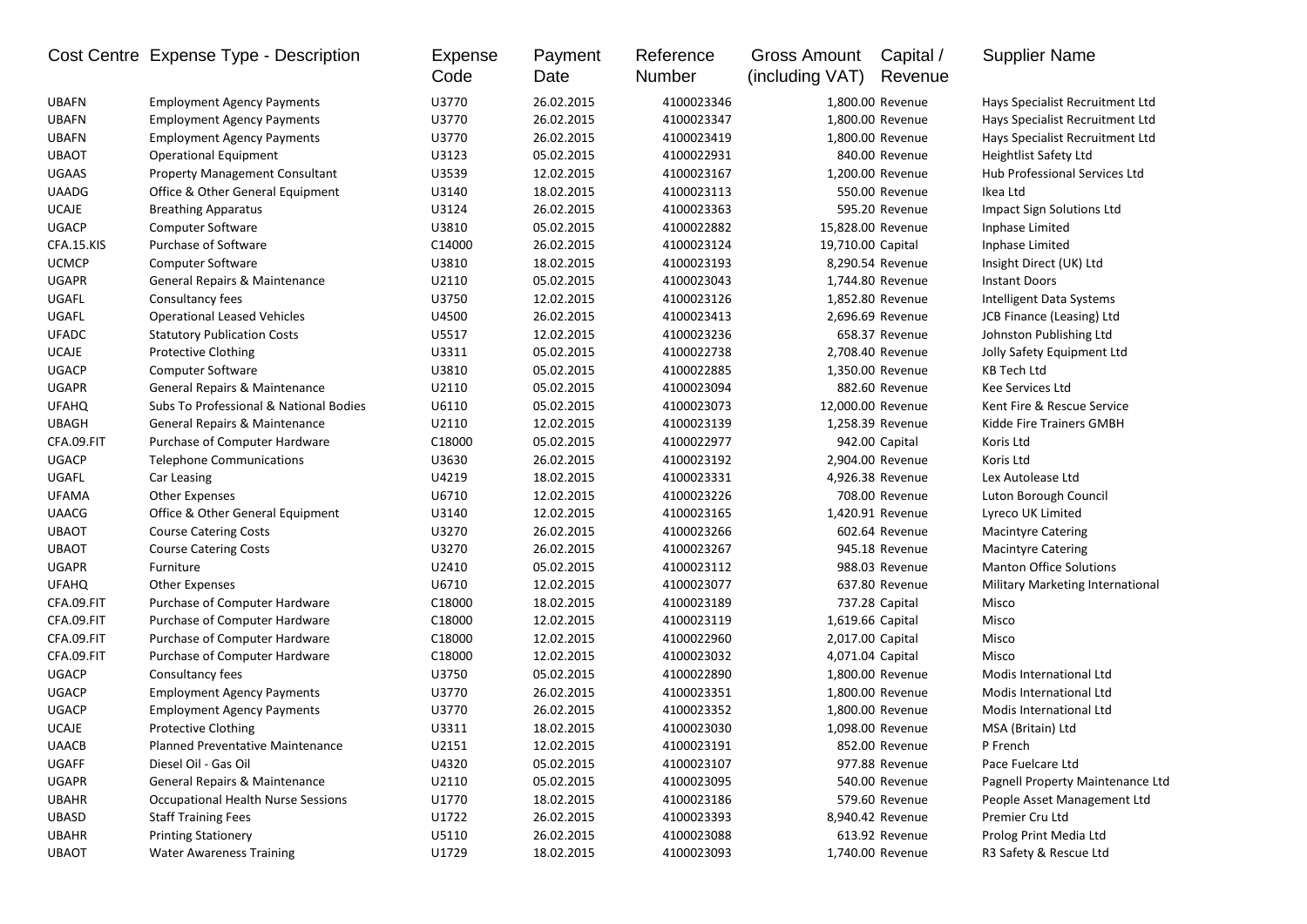|              | Cost Centre Expense Type - Description  | <b>Expense</b><br>Code | Payment<br>Date | Reference<br>Number | <b>Gross Amount</b><br>(including VAT) | Capital /<br>Revenue | <b>Supplier Name</b>                     |
|--------------|-----------------------------------------|------------------------|-----------------|---------------------|----------------------------------------|----------------------|------------------------------------------|
| <b>UCAJE</b> | <b>Operational Equipment</b>            | U3123                  | 05.02.2015      | 4100022911          |                                        | 758.40 Revenue       | <b>Respiratory Protective Assess Ltd</b> |
| <b>UGAPR</b> | General Repairs & Maintenance           | U2110                  | 05.02.2015      | 4100023029          |                                        | 1,200.00 Revenue     | <b>Richard Cross General Builder</b>     |
| CFA.07.OLN   | Construction - Building Work            | C21300                 | 18.02.2015      | 4100023241          | 5,976.00 Capital                       |                      | Richard Cross General Builder            |
| <b>UCMCP</b> | <b>Main Communications</b>              | U3610                  | 26.02.2015      | 4100023338          |                                        | 4,030.02 Revenue     | Royal Berkshire Fire Authority           |
| <b>UCMCP</b> | <b>Main Communications</b>              | U3610                  | 26.02.2015      | 4100023339          | 15,458.71 Revenue                      |                      | Royal Berkshire Fire Authority           |
| <b>UBAOT</b> | <b>Training Equipment</b>               | U3713                  | 12.02.2015      | 4100023046          |                                        | 521.76 Revenue       | Ruth Lee Ltd                             |
| <b>UCAJG</b> | <b>Operational Equipment</b>            | U3123                  | 18.02.2015      | 4100023045          |                                        | 1,467.30 Revenue     | Ruth Lee Ltd                             |
| <b>UTHHA</b> | Spares for Red Fleet                    | U4372                  | 26.02.2015      | 4100023128          |                                        | 657.60 Revenue       | Scania (Great Britain) Limited           |
| <b>UAADB</b> | Electricity                             | U2313                  | 18.02.2015      | 4100023283          |                                        | 590.92 Revenue       | Scottish Hydro Elec (Was SSE)            |
| <b>UAAFC</b> | Electricity                             | U2313                  | 18.02.2015      | 4100023285          |                                        | 1,079.68 Revenue     | Scottish Hydro Elec (Was SSE)            |
| <b>UAAFB</b> | Electricity                             | U2313                  | 18.02.2015      | 4100023279          |                                        | 1,094.24 Revenue     | Scottish Hydro Elec (Was SSE)            |
| <b>UAACB</b> | Electricity                             | U2313                  | 18.02.2015      | 4100023282          |                                        | 1,108.60 Revenue     | Scottish Hydro Elec (Was SSE)            |
| <b>UGAMS</b> | Electricity                             | U2313                  | 18.02.2015      | 4100023291          |                                        | 1,173.16 Revenue     | Scottish Hydro Elec (Was SSE)            |
| <b>UAACG</b> | Electricity                             | U2313                  | 18.02.2015      | 4100023286          |                                        | 1,184.92 Revenue     | Scottish Hydro Elec (Was SSE)            |
| <b>UAACF</b> | Electricity                             | U2313                  | 18.02.2015      | 4100023280          |                                        | 1,198.50 Revenue     | Scottish Hydro Elec (Was SSE)            |
| <b>UAAEB</b> | Electricity                             | U2313                  | 18.02.2015      | 4100023290          |                                        | 1,505.66 Revenue     | Scottish Hydro Elec (Was SSE)            |
| <b>UAAFE</b> | Electricity                             | U2313                  | 12.02.2015      | 4100022785          |                                        | 1,682.28 Revenue     | Scottish Hydro Elec (Was SSE)            |
| <b>UGAUS</b> | Electricity                             | U2313                  | 18.02.2015      | 4100023292          |                                        | 2,135.40 Revenue     | Scottish Hydro Elec (Was SSE)            |
| CFA.07.OLN   | <b>Construction Other</b>               | C27000                 | 26.02.2015      | 4100023231          |                                        | 720.00 Capital       | Sol Services Ltd                         |
| CFA.07.OLN   | <b>Construction Other</b>               | C27000                 | 26.02.2015      | 4100023233          | 2,678.40 Capital                       |                      | Sol Services Ltd                         |
| CFA.07.OLN   | <b>Construction Other</b>               | C27000                 | 26.02.2015      | 4100023232          | 12,876.00 Capital                      |                      | Sol Services Ltd                         |
| <b>UBAHR</b> | <b>Consultancy Fees</b>                 | U5513                  | 05.02.2015      | 4100022817          | 10,743.12 Revenue                      |                      | South East Employers                     |
| <b>UCAJE</b> | <b>Protective Clothing</b>              | U3311                  | 26.02.2015      | 4100023175          |                                        | 860.76 Revenue       | Southcombe Bros Ltd                      |
| <b>UGAPR</b> | General Repairs & Maintenance           | U2110                  | 12.02.2015      | 4100023235          |                                        | 560.16 Revenue       | <b>Tencer Limited</b>                    |
| <b>UGAPR</b> | General Repairs & Maintenance           | U2110                  | 26.02.2015      | 4100023365          |                                        | 632.77 Revenue       | <b>Tencer Limited</b>                    |
| <b>UGAPR</b> | General Repairs & Maintenance           | U2110                  | 05.02.2015      | 4100023089          |                                        | 946.20 Revenue       | <b>Tencer Limited</b>                    |
| <b>UGAPR</b> | General Repairs & Maintenance           | U2110                  | 05.02.2015      | 4100023090          |                                        | 947.52 Revenue       | <b>Tencer Limited</b>                    |
| CFA.07.HAD   | <b>Construction Other</b>               | C27000                 | 26.02.2015      | 4100023382          | 2,157.12 Capital                       |                      | <b>Tencer Limited</b>                    |
| <b>UGAHQ</b> | <b>Planned Preventative Maintenance</b> | U2151                  | 18.02.2015      | 4100023255          |                                        | 2,380.14 Revenue     | <b>Tencer Limited</b>                    |
| <b>UCAWH</b> | Hydrants, Repair                        | U3121                  | 05.02.2015      | 4100023015          |                                        | 826.80 Revenue       | Thames Water Utilites                    |
| <b>UCAWH</b> | Hydrants, Repair                        | U3121                  | 05.02.2015      | 4100023018          |                                        | 826.80 Revenue       | Thames Water Utilites                    |
| <b>UCAWH</b> | Hydrants, Repair                        | U3121                  | 05.02.2015      | 4100023019          |                                        | 826.80 Revenue       | Thames Water Utilites                    |
| <b>UCAWH</b> | Hydrants, Repair                        | U3121                  | 05.02.2015      | 4100023021          |                                        | 826.80 Revenue       | Thames Water Utilites                    |
| <b>UAAEB</b> | Metered Charges - Water                 | U2332                  | 18.02.2015      | 4100023273          |                                        | 540.69 Revenue       | Thames Water Utilities Ltd               |
| <b>UGAHQ</b> | Metered Charges - Water                 | U2332                  | 05.02.2015      | 4100023028          |                                        | 669.06 Revenue       | Thames Water Utilities Ltd               |
| <b>UGAPR</b> | <b>Cleaning Materials</b>               | U2321                  | 26.02.2015      | 4100023240          |                                        | 644.23 Revenue       | The Consortium                           |
| UBASD        | Fire Service College Fees               | U1728                  | 12.02.2015      | 4100023210          |                                        | 2,250.00 Revenue     | The Fire Service College Limited         |
| UBASD        | Fire Service College Fees               | U1728                  | 12.02.2015      | 4100023211          |                                        | 2,250.00 Revenue     | The Fire Service College Limited         |
| UBASD        | Fire Service College Fees               | U1728                  | 05.02.2015      | 4100023025          |                                        | 2,460.00 Revenue     | The Fire Service College Limited         |
| UBASD        | Fire Service College Fees               | U1728                  | 05.02.2015      | 4100023026          |                                        | 2,862.00 Revenue     | The Fire Service College Limited         |
| UBASD        | Fire Service College Fees               | U1728                  | 18.02.2015      | 4100023249          |                                        | 12,000.00 Revenue    | The Fire Service College Limited         |
| UBASD        | <b>Staff Training Fees</b>              | U1722                  | 12.02.2015      | 4100023173          |                                        | 793.60 Revenue       | The Watt Associates                      |
| UBASD        | <b>Staff Training Fees</b>              | U1722                  | 18.02.2015      | 4100023245          |                                        | 1,855.30 Revenue     | The Watt Associates                      |